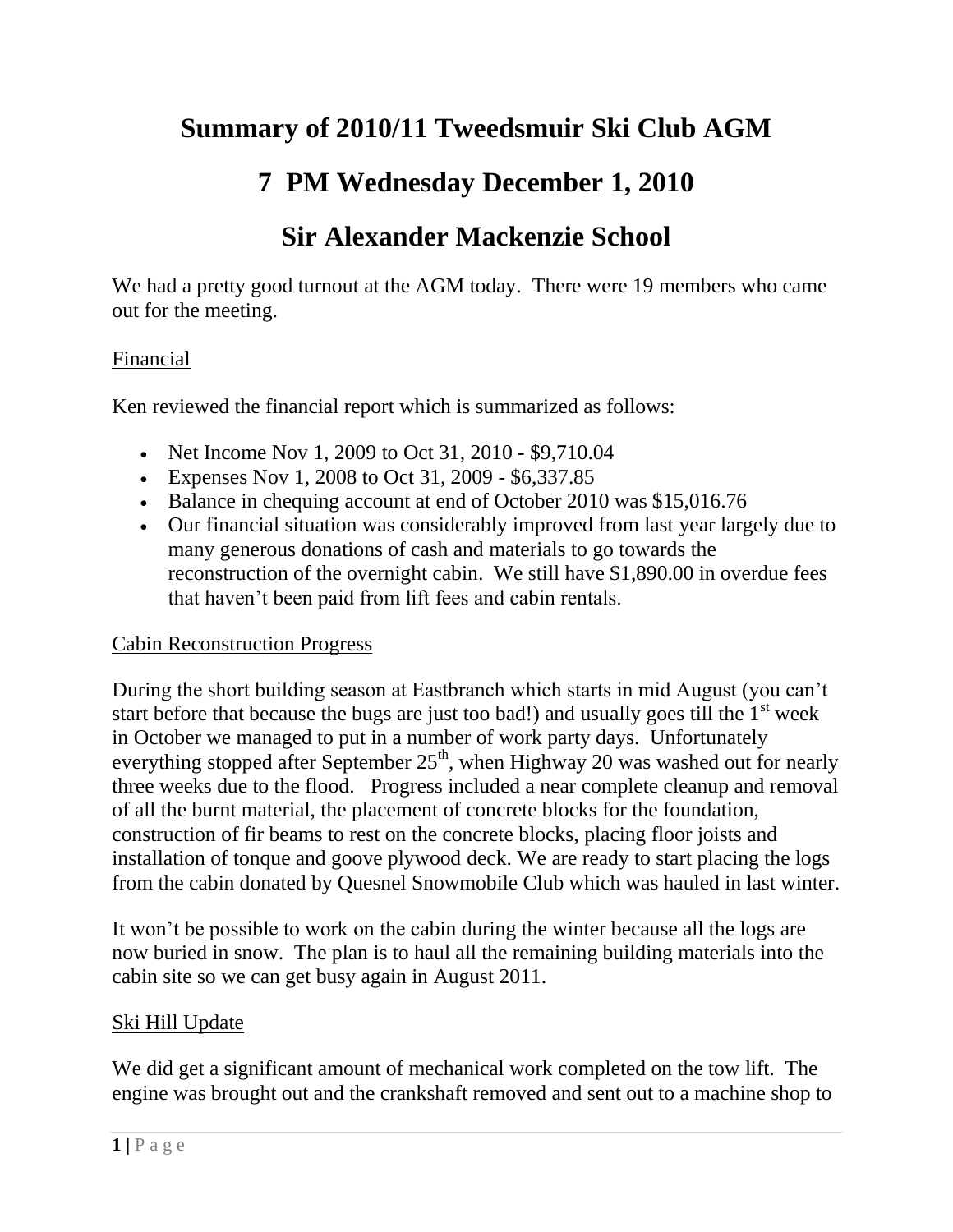have the end of the crank welded, machined and a new key way milled into it. The bull wheel gear and seals were rebuilt as well as were the bearing and seals on the upper bull wheel. A new anchor was placed on the top of the mountain with a rock drill and a new guy line installed to hold the tower in place. New top safety gates were also constructed.

Volunteer operators again will operate the ski hill on most Sundays and holidays between late December and the end of April. We plan to install and test the equipment on Dec 12 and have our first regular opening on December  $19<sup>th</sup>$  snow levels permitting.

## Groomer Update

There are no significant issues with the groomer. It needs its annual service and one track band replaced, but everyone has been too busy with the flood this fall. The plan is to organize some help and do it after December 20 and move it to the hill then.

## XC Operations

Duane and volunteers reconstructed the outhouse at the trailhead (east end) which was burnt in the 2010 wildfires. The trails on that end were burnt over as well, but still a beautiful ski, just with a better view! We hope we are done with forest fires now.

The main route signs were all stored in the outhouse and they got burnt as well as did the main trail map. They will need reconstruction.

Grooming and skiing have started with the old Highway trail all groomed and Xcountry conditions great. They are looking forward to a good winter.

Current XC conditions can be obtained by following the blog [tweedsmuirski.blogspot.com](http://tweedsmuirski.blogspot.com/).

#### Election/Appointment of Directors

The new/returning club executive is as follows.

- Ken Corbould (President) Ski Hill & Tow Operation
- Duane Pedersen Cross Country Skiing
- Gordie Gibbs Groomer Operations
- Steve Battensby Building Maintenance
- Patrick Gunderson Cabin Ops & Reservations